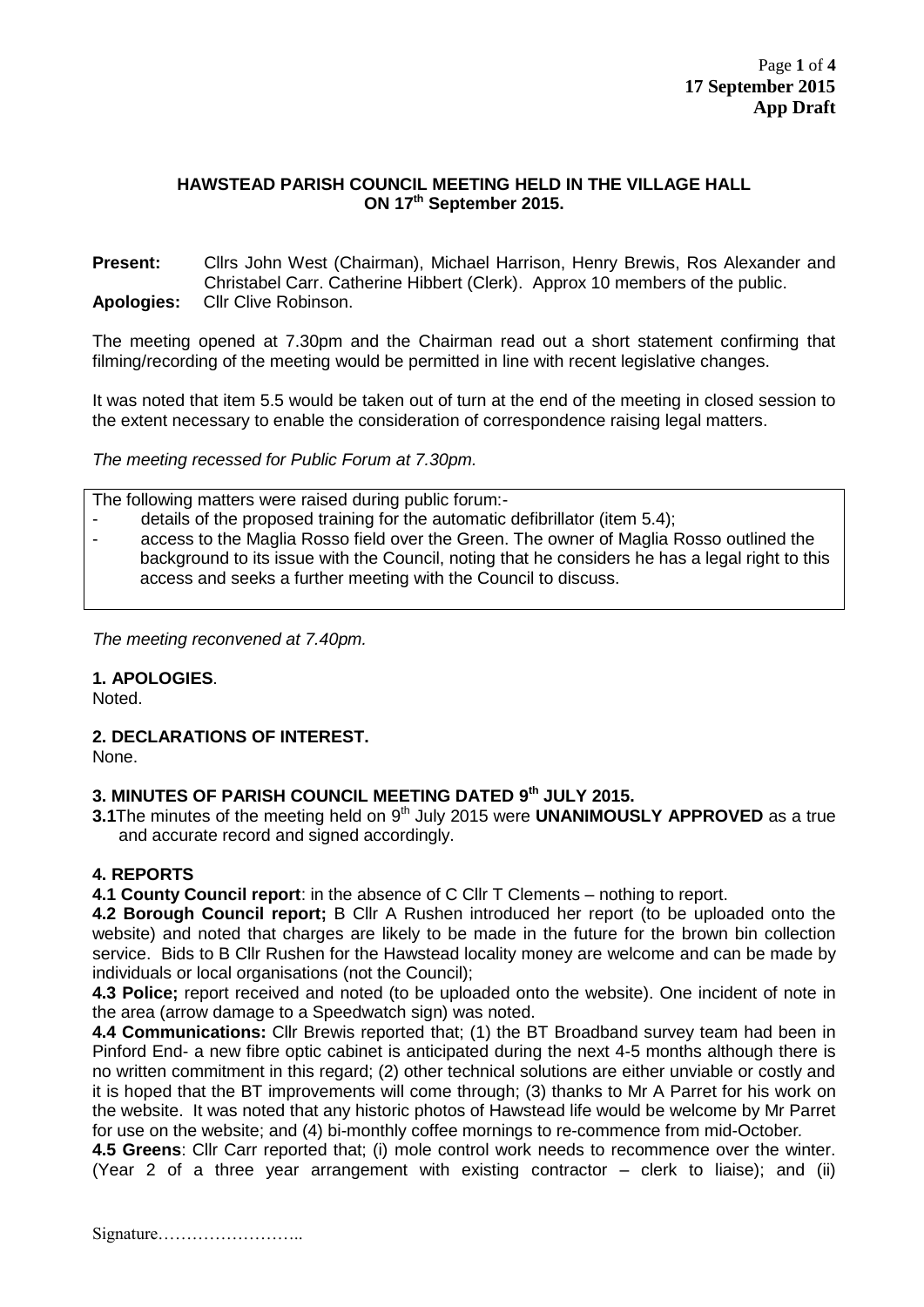correspondence has been received about poor driving/ access visibility caused by an overgrown area of the Village Green in Bells Lane – arrangements for a contractor to clear to be made; (iii) Hawstead CC is considering applying for the Hawstead locality money for an information board for the Village Green; and (iv) estimates for installing the new bench have been requested..

**4.6 Footpaths and trees;** Cllr Alexander reported that; (i) some additional winter tree maintenance work remains outstanding from the programme of work largely completed earlier this year; (ii) quotes are being sought to level out the area of Brook Green by the stream and open out this quiet area of the Green; (iii) the paths in Hawstead and at Pinford End are clear.

**4.7 Highways and safety**; Cllr Harrison reported that; (1) the roads are in good order; (2) there have been two road closures for water main repairs; (3) Hawstead Lane has been resurfaced; (4) the new owner of Hawstead House has trimmed the hedge back as far as possible to provide a pedestrian refuge along Bury Road; (5) Hawstead Speedwatch signs suffered a vandalism attack but have been cleaned up now. It was **AGREED** that (i) Cllr Robinson should update the next meeting on the Speedwatch scheme and that; (ii) SCC should be chased to supply the promised flood signs for Bells Lane. Circulation of weather warnings via the email distribution list was discussed.

**4.8 Planning and legal (including update from byelaws working party**); nothing to report in the absence of Cllr Robinson. The planning application for Melpost Farm discussed at the last Council meeting has been approved.

**4.9 Clerk report**. The clerk report (document 4.9) was received and noted.

### **5. TO CONSIDER**

#### **5.5 Works on the Green (taken out of turn):**

Correspondence has been exchanged regarding access over the Village Green to the Maglia Rosso field. It was noted that; (i) the Council's objective is to protect the surface of the Village Green as per its statutory duty; and (ii) discussion of this item to the extent that it raises legal issues will take place in closed session at the end of the meeting. It was noted that the approach being taken by the Council in relation to this issue is supported by the majority of the Council; Cllr Brewis noted specifically that he does not support this approach.

**5.1 Insurance proposal**; quotes were received from Zurich (CAS) - £351.52, Aviva (AON) -

£378.25 and Came & Co (£310 – no details of cover supplied) and levels of cover were compared. The flexible service provided in the past from CAS, the Council's current insurer, was noted. It was **AGREED** to proceed with the Zurich (Cas) proposal.

**5.2 Various survey requests;** Cllr Harrison **AGREED** to complete the rural transport survey on behalf of the Council.

**5.3 Quiet Lanes;** nothing to report – roll onto next agenda.

**5.4 Defibrillator training proposal**: details of this training proposal for the dozen or so Hawstead volunteer first responders (£200 plus VAT) which covers not only use of the defibrillator but also other emergency training were discussed. No similar training package is readily available from any alternative providers, so there are no other quotes. The proposal was unanimously **APPROVED**.

### **6. PLANNING APPLICATIONS APPEALS AND NOTIFICATIONS**

Nothing to report.

### **7. FINANCE**

**7.1 To receive the annual return and external audit report for 2014/2015;** received and noted; no issues raised. It was noted that relevant financial information will be posted on the website following a transparency code training session on 22 September 2015.

**7.2 To receive and review the bi-monthly financial summary for July-August**; received and noted.

**7. 3 To approve cheques:** the issue of the following cheques was **UNANIMOUSLY APPROVED:**

Signature……………………..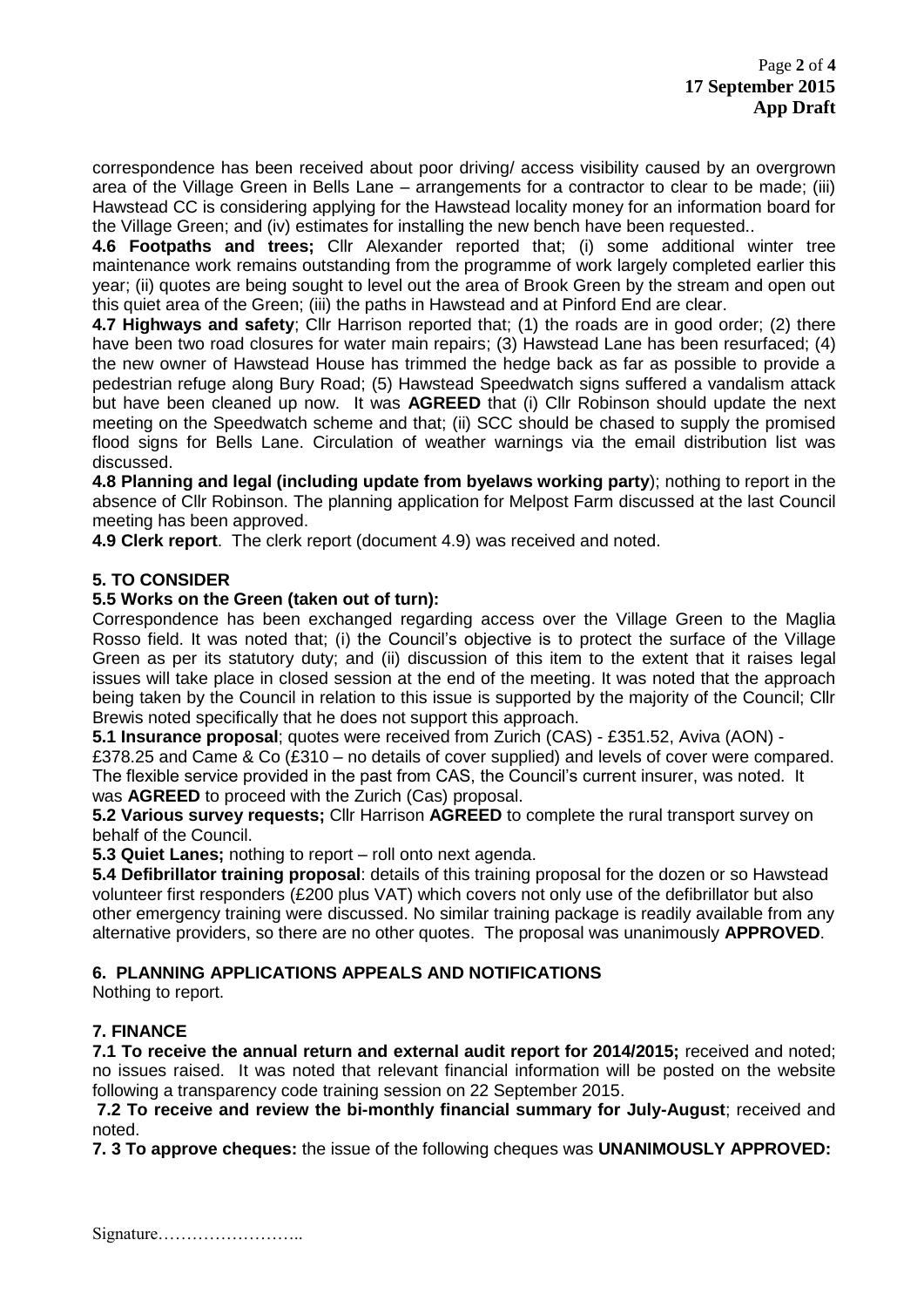| Ricoh UK Ltd           | Printing                                                                                                                                                                                                                                                                                                                                                                                                            | 144.53 |
|------------------------|---------------------------------------------------------------------------------------------------------------------------------------------------------------------------------------------------------------------------------------------------------------------------------------------------------------------------------------------------------------------------------------------------------------------|--------|
| <b>BDO</b>             | Audit fees                                                                                                                                                                                                                                                                                                                                                                                                          | 120    |
| The Community          | Plaque for defibrillator                                                                                                                                                                                                                                                                                                                                                                                            | 15.60  |
| <b>Heartbeat Trust</b> |                                                                                                                                                                                                                                                                                                                                                                                                                     |        |
| (Solutions) Ltd        |                                                                                                                                                                                                                                                                                                                                                                                                                     |        |
| C Hibbert              | expenses                                                                                                                                                                                                                                                                                                                                                                                                            | 72.57  |
| R Jackson              | Website charges from 2013. (These charges have been<br>paid directly to the website provider by Mr Rod Jackson<br>to date; the Council agreed to reimburse these in July<br>2014, but details of these have only recently been<br>made available; the Council will cover future charges<br>directly. Charges to date will be met out of reserves and<br>appropriate provision made in the budget going<br>forward). | 719.60 |
| <b>SALC</b>            | training                                                                                                                                                                                                                                                                                                                                                                                                            | 18.00  |

The Council **AGREED** to thank Mr Jackson for his help with the website.

#### **8. CHAIRMAN'S SUMMARY**

The Chairman thanked everyone for their attendance and noted that; (1) contact has been made with the government department responsible for approving the revised draft Hawstead byelaws; (2) the Hawstead Journal has been entered into the village of the year competition; (3) further consideration needs to be given to the co-option of an additional Councillor.

## **9. CORRESPONDENCE AND CIRCULARS**

Refer to Clerk report at item 4.9.

#### **10. DATE OF NEXT MEETING**

#### **Thursday 19 November at 7.30pm**

Apologies from Cllrs Harrison and Alexander for 19 November 2015 were noted. It was noted that a closed session would follow the meeting. There being no further open business, the Chairman thanked Councillors and members of the public for attending.

*The meeting closed at 8.35pm.* 

**Distribution** Cllr C Robinson Cllr R Alexander Cllr J West Cllr C Carr Cllr H Brewis Cllr M Harrison

| Website      | following approval |
|--------------|--------------------|
| Noticeboard) | following approval |

Documents before meeting

September BC Report Clerk report to September 2015

Signature……………………..